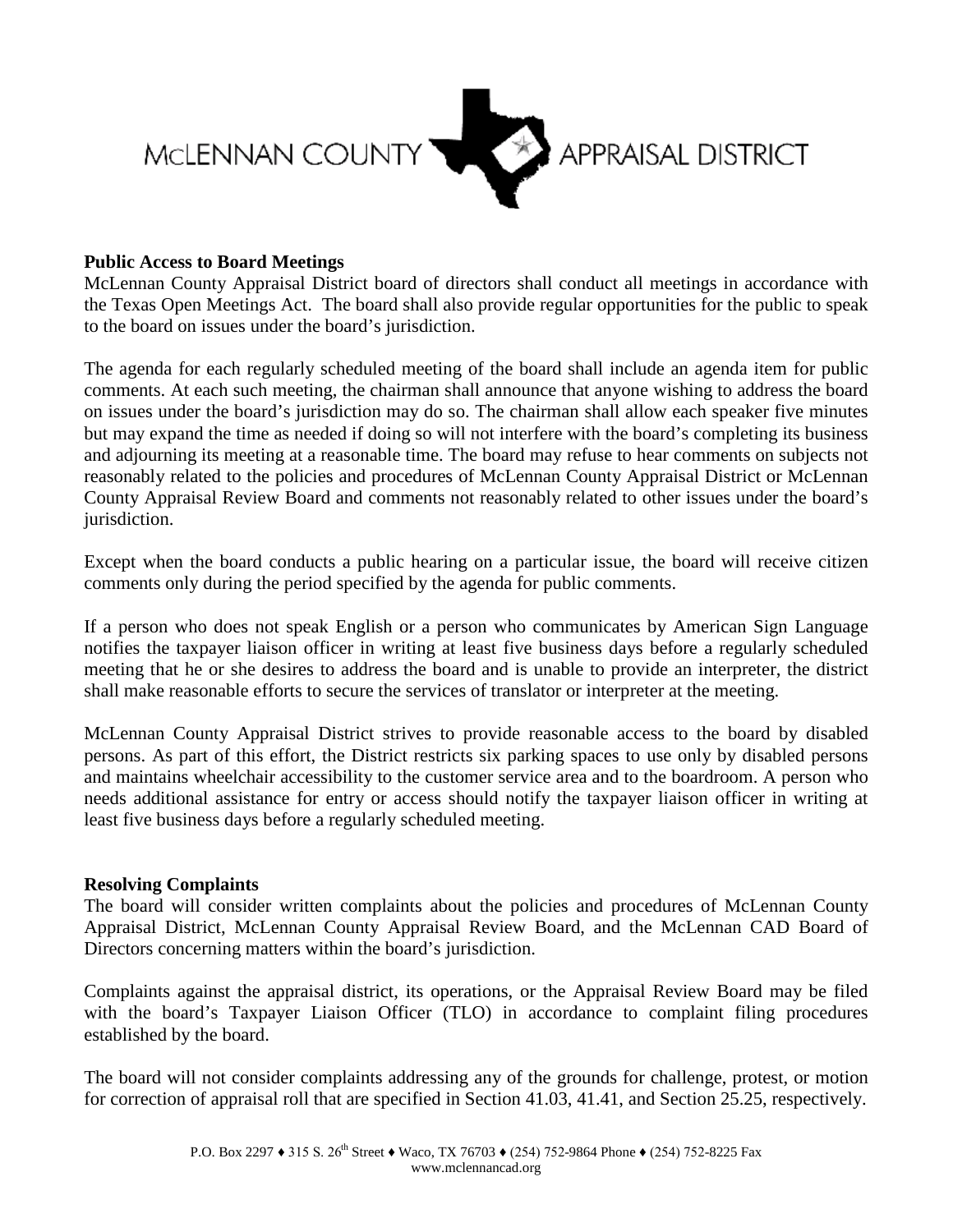

The board of directors has no authority to overrule an agreement between the chief appraiser and a property owner on a matter specified in Section 1.111(e) or a determination of McLennan County Appraisal Review Board on a challenge, protest, or motion for correction made under authority of Section 41.07, 41.47, and Section 25.25, respectively.

Written complaints addressed to the board are forwarded to the TLO. The agenda for each regularly scheduled meeting of the board shall include an agenda item for a report by the TLO. At each such meeting, the TLO shall report to the board of directors on the nature and the status of resolution of all complaints filed.

Board deliberations concerning complaints must comply with the applicable provisions of the Texas Open Meetings Act. Until final disposition of each complaint and unless doing so would jeopardize an undercover investigation, the board shall notify the parties to the complaint at least quarterly of the status of the complaint.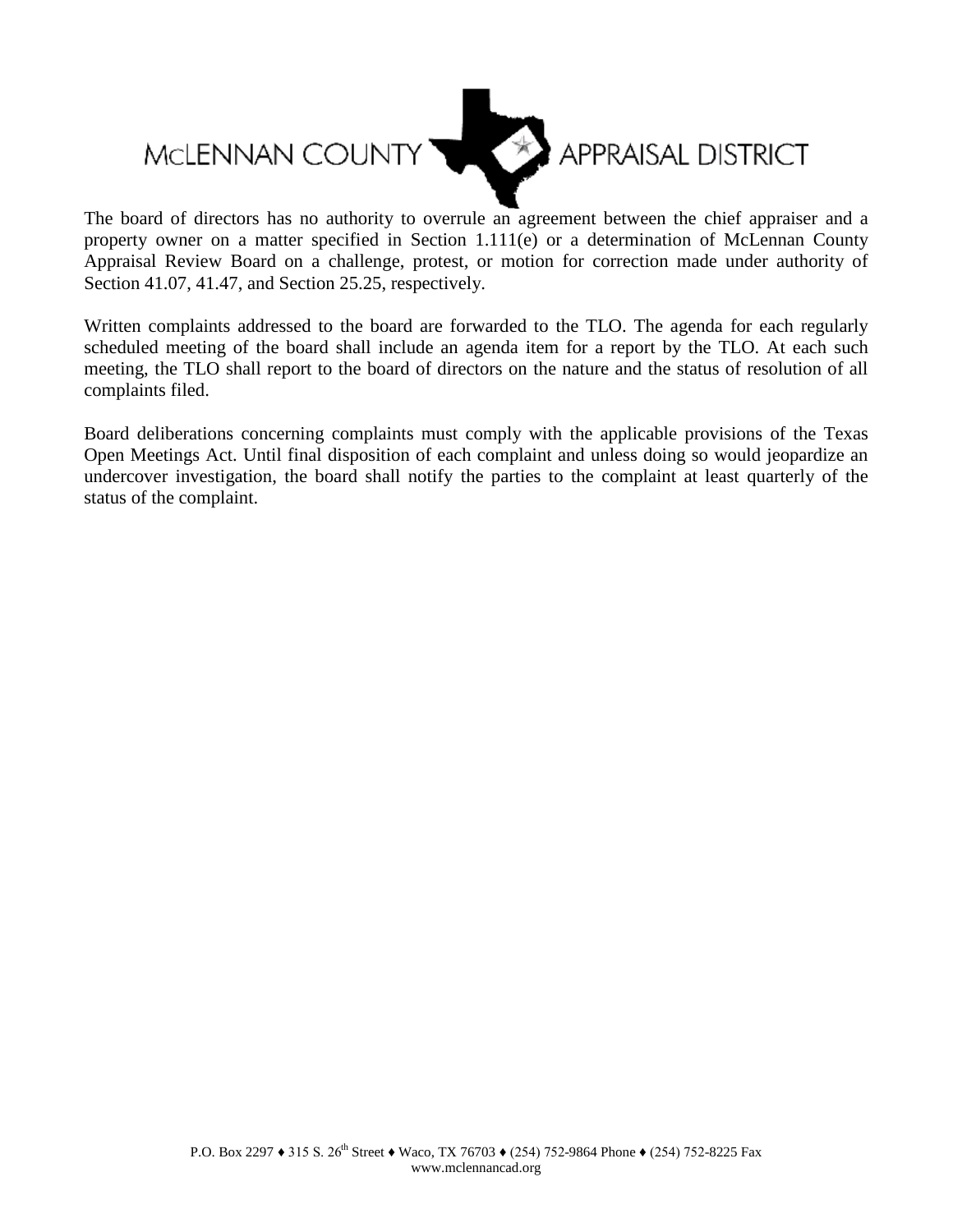

## **INSTRUCTIONS FOR FILING A COMPLAINT TAXPAYER LIAISON OFFICER**

*(Modified in part from Taxpayers' Rights, Remedies, & Responsibilities as published by the Texas Comptroller of Public Accounts)*

If you have a complaint concerning the appraisal district and its operations, with the exception of the valuations and exemptions which fall under the jurisdiction of the Appraisal Review Board (ARB), you may file your complaint with the district's Taxpayer Liaison Officer (TLO). The TLO is appointed by the board of directors and acts as an intermediary between the taxpayer and the board. Contact information for the TLO can be obtained from the appraisal district office.

## **In order to file a complaint, the following procedures should be followed:**

- 1. The complaint must be in writing and must adequately describe the specific facts which give rise to the complaint.
- 2. The TLO will research the complaint for remedies. If the TLO and the taxpayer can resolve the problem, the TLO will report the complaint along with the resolution to the board. If the complaint cannot be resolved through the TLO, the complaint will be placed on the agenda as an action item at the next meeting of the board. At this meeting, the taxpayer will be given the opportunity to present the complaint to the board in person.
- 3. The taxpayer must give the TLO adequate time to research the complaint and attempt to resolve the situation. If the complaint must be presented to the board, adequate time must be allowed in order for the district to call a meeting and comply with the posting requirements of the Open Meetings Act.
- 4. A taxpayer must further outline to the TLO any special assistance or arrangements that will be required in order to make his presentation to the board, such as translators for non-English speaking or deaf persons, or special needs for a person having any physical, mental, or development disability. The services must be requested at least five (5) working days in advance of the meeting.
- 5. If a taxpayer has a physical impairment and cannot present his complaint in writing, the complaint can be recorded and will be played for the Board in lieu of the written complaint.

While a complaint is under investigation, the TLO must report on the status of the complaint to both the taxpayer and to the board at their monthly meeting until the complaint is resolved, unless notification would jeopardize an investigation.